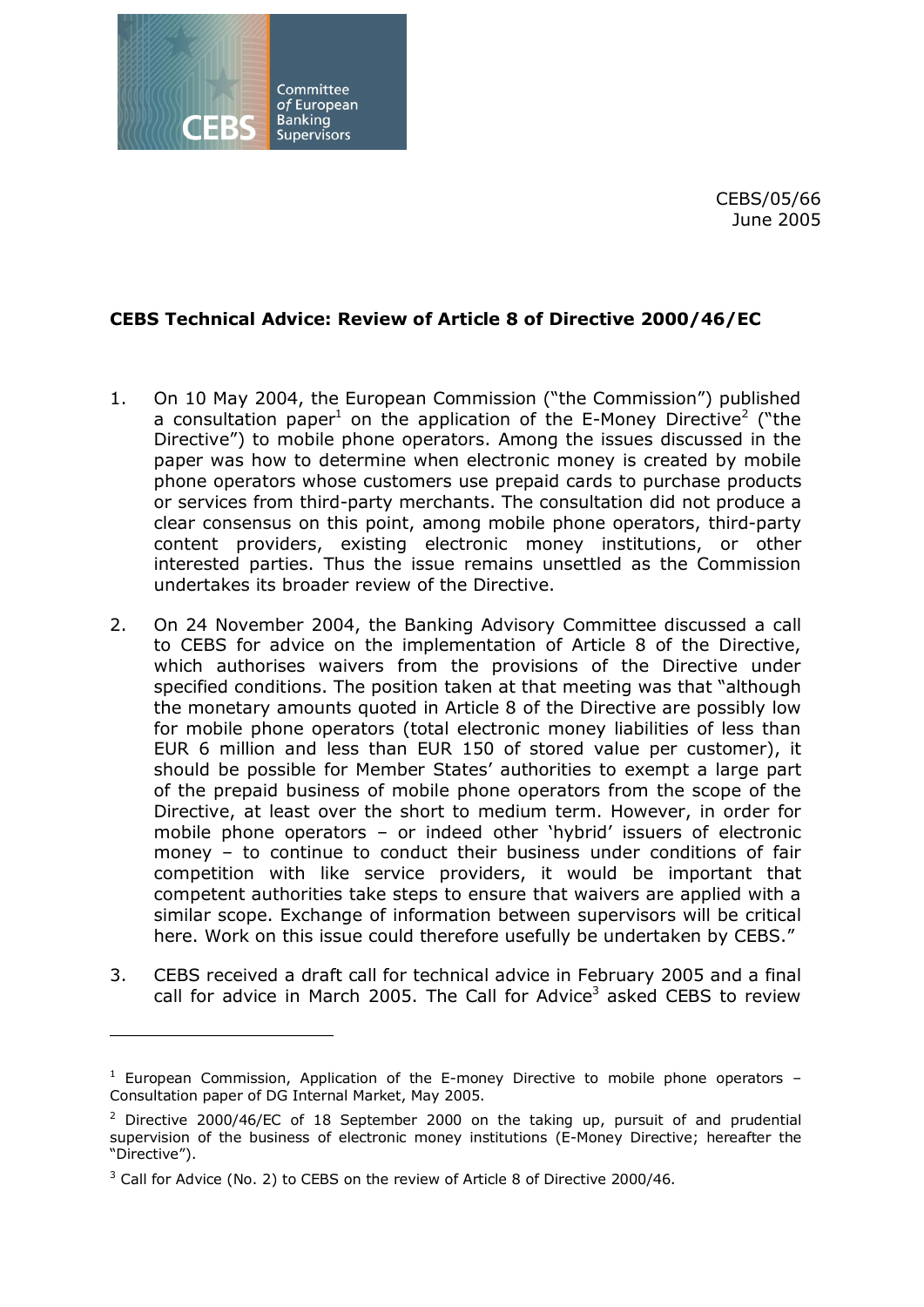the implementation of Article 8 of the Directive and to respond to a set of specific questions. It also invited CEBS to put forward additional issues for consideration at its own initiative. CEBS was asked to provide its advice by 30 June 2005.

- 4. This tight timeframe did not permit CEBS to follow its regular procedures for providing advice, $4$  and made it necessary for CEBS to adopt fast-track procedures.
	- Input from CEBS Members was obtained by administering a questionnaire consisting of the questions contained in the Call for Advice. CEBS received responses from 26 countries (24 EU Member States and 2 EEA countries).<sup>5</sup>
	- · No public consultation was conducted. Instead, the Consultative Panel was asked to provide initial feedback on an earlier draft of the Paper, and provided useful input.
- 5. CEBS' technical advice on the implementation of Article 8 of the Directive is presented below. While the specific questions in the Call for Advice apparently did not leave much room for digression, CEBS Members made extensive use of the invitation to raise additional issues. In the opinion of CEBS, this indicates that Members have already invested considerable effort in exploring the regulatory and prudential issues related to mobile phone operators and other hybrid issuers of electronic money, which they apparently feel are not satisfactorily covered by the current European legal framework.

# *Question 1*

## **1.1 Whether and how the optional waiver article been implemented in national law.**

- 6. Article 8 has been implemented in a majority of Member States.
	- · Eleven Member States and one EEA Country have implemented all of the waiver possibilities enumerated in subparagraphs (a) through (c) of Article 8(1) of the Directive. One Member explained that it has not followed the Directive's categorisation, but has instead implemented the waiver in a more general fashion.
	- · Two Member States and one EEA Country have implemented all of the waiver possibilities, but have modified the Directive's thresholds

<sup>4</sup> See Articles 4.1 and 5.10 of CEBS' Charter and Points 4 and 5 of CEBS' Public Statement on Consultation Practices.

 $<sup>5</sup>$  Where a figure is given for a number of Member States, the figure relates to the total number of</sup> responses received: i.e., twelve Member States means twelve of the 26 Member States that responded.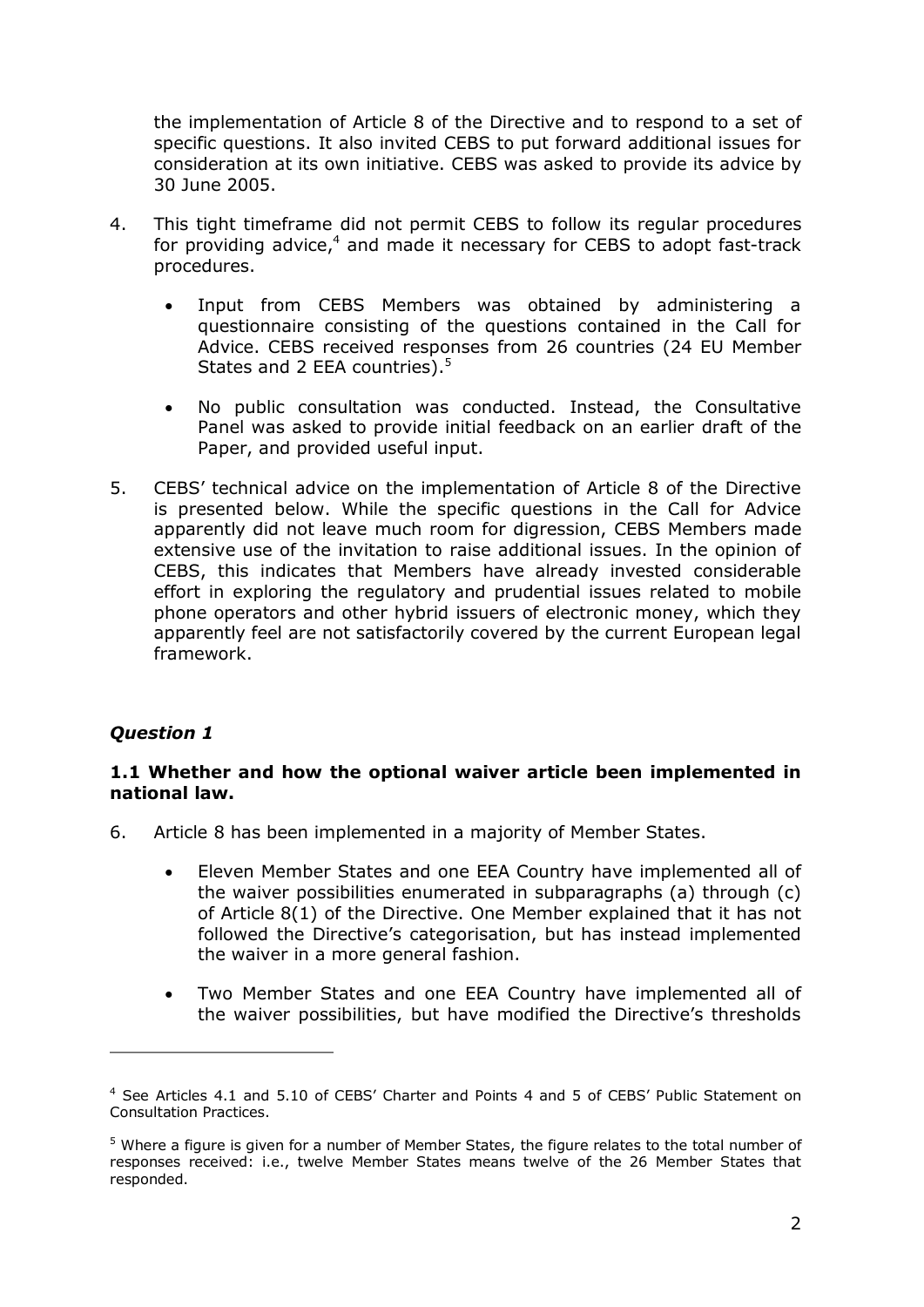for total electronic money liabilities or maximum stored value per customer.

- · Five Member States have implemented only some of the waiver possibilities enumerated in Article 8(1) of the Directive.
- Six Member States have not implemented the waiver.
- 7. The predominant view of the Members was that the redeemability requirement of Article 3 of the Directive cannot be waived. However, applying the redeemability requirement is problematic for mobile phone operators and other hybrid issuers, since the electronic money 'float' to which the redeemability requirement applies (i.e., that part of the total value stored on prepaid cards that is ultimately used to purchase goods or services from third parties) can only be determined after the fact. CEBS recommends that further work on these issues be carried out as part of a broader effort to develop common guidelines or a common prudential regime specific to mobile phone operators and other hybrid issuers (see paragraphs  $30 - 44$ ).
- 8. Five Member States include redeemability in the provisions that can be waived under Article 8 of the Directive. In one Member State, the right of redeemability is stated in national law, but may be waived on a contractual basis (for example, when the remaining value is less than EUR 10).

### **1.2 If the waiver has been implemented, what has the experience been?**

- 9. The responses to this question focussed mainly on the number of waivers granted. In several Member States, however, the implementation of Article 8 of the Directive allows the provisions of the Directive to be waived automatically – without explicit approval on the part of the competent authorities – if the conditions of Article  $8(1)$  of the Directive are met. While it may be assumed that some waivers have been granted in these Member States, it is difficult to state their exact number, since the authorities may not be informed that an electronic money issuer has claimed a waiver.
- 10. In Member States where waivers require explicit approval, only a limited number of waivers have been granted. $6$  In ten Member States, no waivers have been granted to date.

## **1.3 For those Member States who have not yet implemented the waiver article, what is the scope for implementing a waiver in national law?**

11. Six Members reported that Article 8 of the Directive was not implemented into national law. Three of these Member States do not contemplate, or do not yet contemplate implementing the waiver. The other three will implement, or are considering implementing the waiver. One Member

 $6$  Please refer to the Annex for an overview of the waivers granted to date.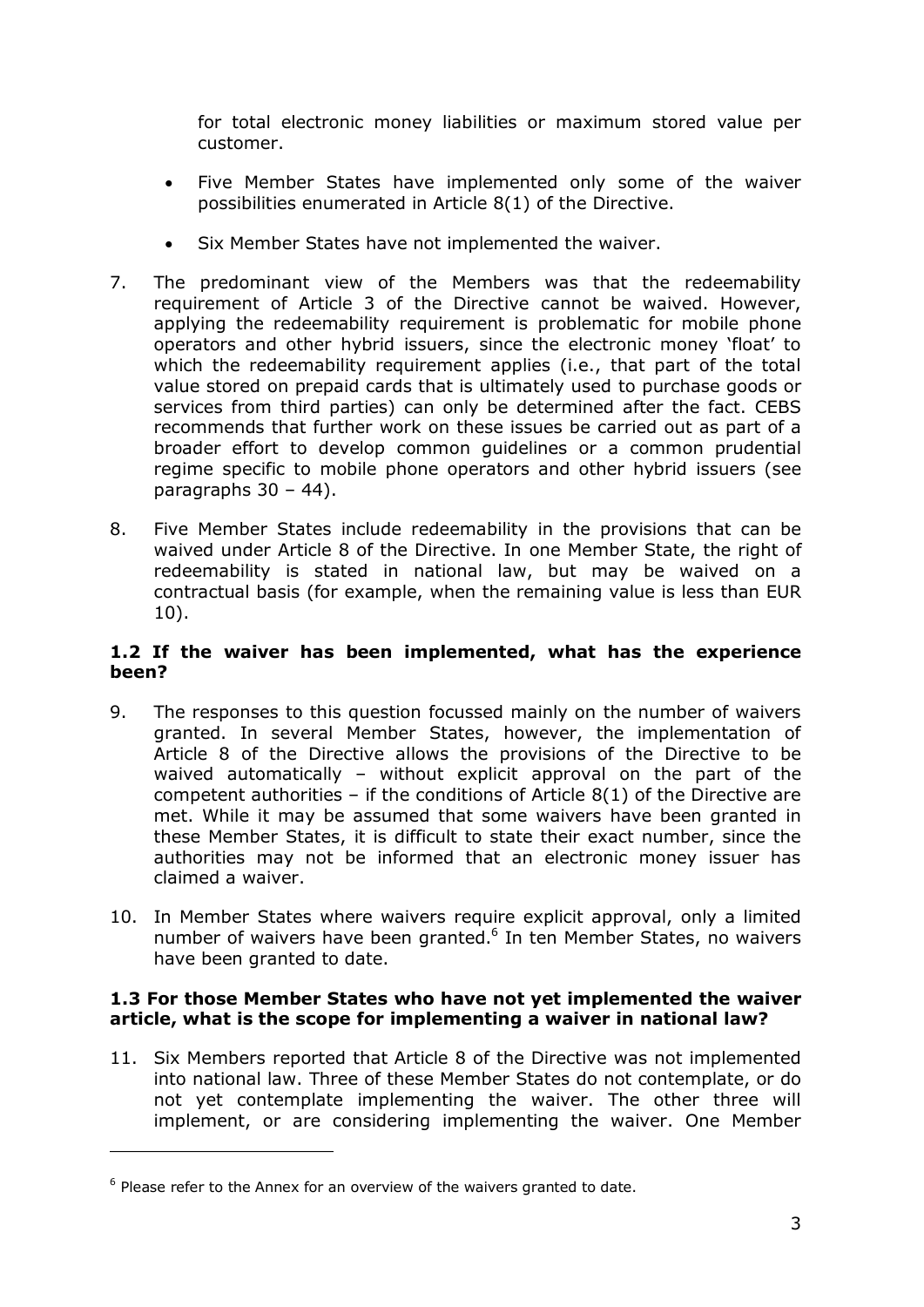State which has already implemented some of the waiver possibilities enumerated in Article 8(1) of the Directive is considering implementing the rest of the possibilities.

# *Question 2*

## **2.1 How similar are the ways in which the waivers have been implemented in practice?**

- 12. In five Member States, waivers apply automatically if all conditions are met, without the need for explicit supervisory approval. In two Member States, the supervisory authority grants approval explicitly but has no discretion to deny a waiver if all conditions are met. All other Members reported that waivers require an explicit decision on the part of the supervisory authority. One Member remarked that it usually grants a waiver if the conditions are met. The reason given for not having an automatic waiver system is to preserve discretionary power on the part of the supervisory authority.
- 13. Some supervisory authorities may conduct an examination of the issuer in the course of granting a waiver. The scope of these examinations varies. For example, authorities may inspect the issuer's program or its organisational structure. They may also determine precisely which requirements of national law will be waived. Some Members reported that a waiver can be granted only after a licence has been issued, in order to ensure that electronic money institutions do not operate in the dark.
- 14. Most of the Members that have not adopted automatic waiver systems i.e., that retain discretionary power in granting waivers – also retain the power to add conditions to a waiver. In five Member States competent authorities do not have the authority to impose conditions.

#### **2.2 What are the opportunities for aligning the scope and coverage of the waivers between Member States?**

- 15. It is clear from the results of CEBS's survey of its members that Article 8 of the Directive has not been implemented in a harmonised fashion across EU and EEA countries. Some Member States have not implemented the waiver provisions at all. Others have done so, but there is considerable divergence in the way the waivers are applied. In some Member States, waivers are granted automatically, while in others they require an explicit decision on the part of the supervisor.
- 16. One approach to aligning the scope and coverage of the waivers more closely across Member States would be to institute a legal obligation to implement the waiver into national legislation. Seven Members are in favour of this approach. Ten Members prefer the current optional approach as best serving the purpose of minimum harmonisation. Two Members argue for consistent application if there is agreement in favour for an obligatory application of the waiver. Dropping the optional character of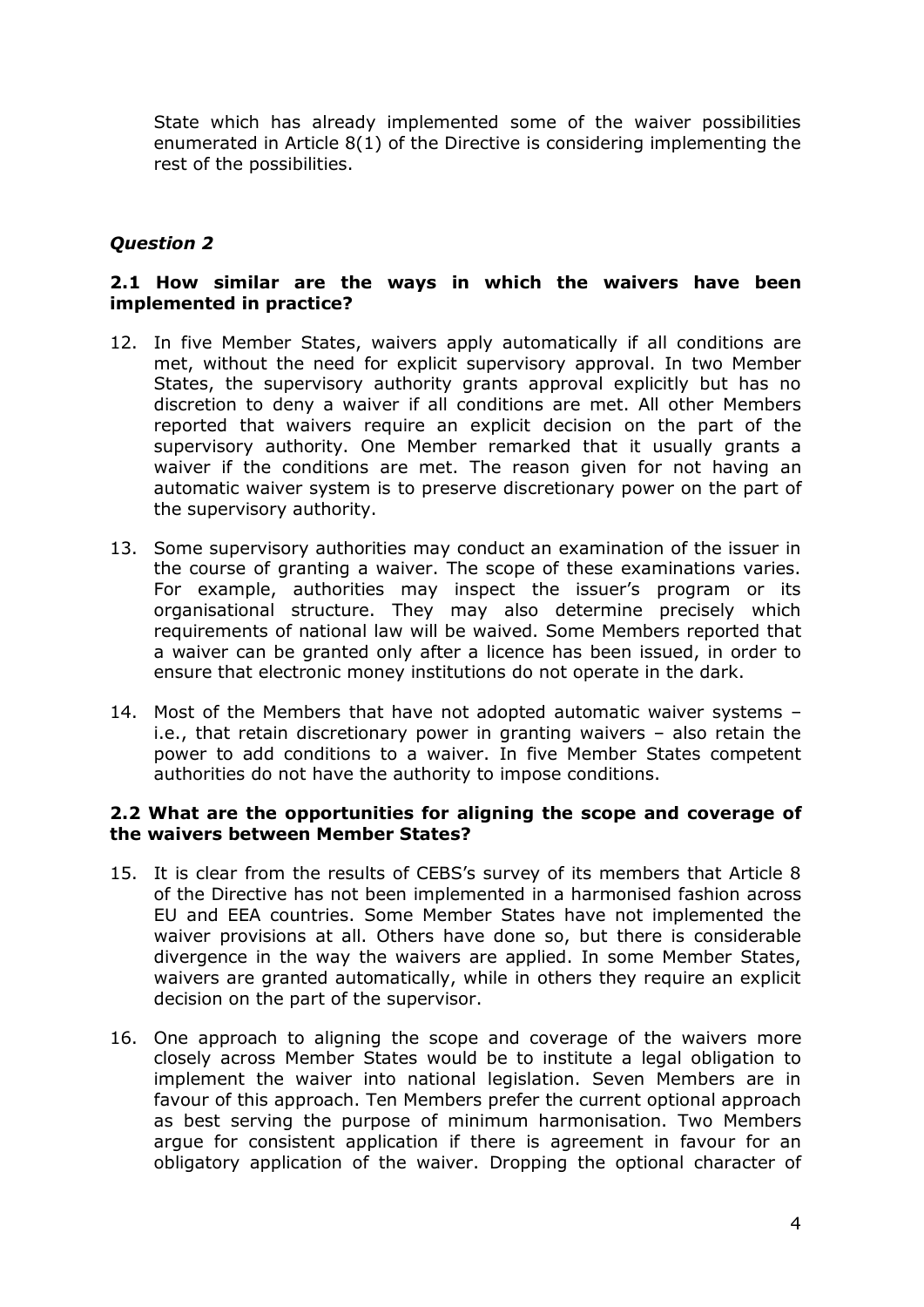Article 8 of the Directive would reduce national discretion, infringing on the responsibility of Member States for prudential standards.

- 17. The principal problem posed by the application of the Directive to mobile phone operators and other hybrid issuers seems to be not the lack of convergence in implementation of the Directive's waiver provisions, but rather conflicting interpretations of the definition of electronic money as it applies to these undertakings. The background to the discussion on the implementation of waivers is rooted in these questions, and in the fact that mobile phone operators and other hybrid issuers do not fit into the 'normal' waiver regime for traditional (i.e., non-hybrid) electronic money issuers. Issues of alignment and coverage of the waivers must be seen in this light.
- 18. CEBS concludes that the degree of uniformity in whether and how Article 8 of the Directive has been transposed into national law is not an issue from a supervisory perspective. CEBS notes, in particular, that waivers cannot be seen as a way of permitting electronic money institutions to conduct cross-border transactions, since they do not benefit from a European passport. The more important issue is the lack of clarity in the definition of electronic money. A clearer and more uniform picture of what constitutes issuance of electronic money is likely to contribute more to promoting supervisory convergence among Member States.

# *Question 3*

### **What information exchange arrangements between supervisory authorities might be necessary in order to ensure that the waivers were applied uniformly?**

- 19. This question assumes that the waiver regime needs to be implemented uniformly.
- 20. One simple and flexible approach to ensuring uniform application of waivers would be to lay down a common set of guidelines on the application of the waiver provisions. Each supervisory authority would be free to develop and apply its own waiver regime, as long as it was consistent with the guidelines. Information on waivers that had been granted could be sent, or at least made available to other Members along with other information, such as the scope of exemptions, particularly as they relate to limitations on activities, redeemability, and money laundering. This information could be communicated through the established channels of CEBS or the Groupe de Contact.
- 21. Since waivers do not confer a European Passport for the waived entities, CEBS sees little need for formal information exchange arrangements or for a common framework for information exchange. Any information on waivers that needs to be exchanged can be handled bilaterally at the national level.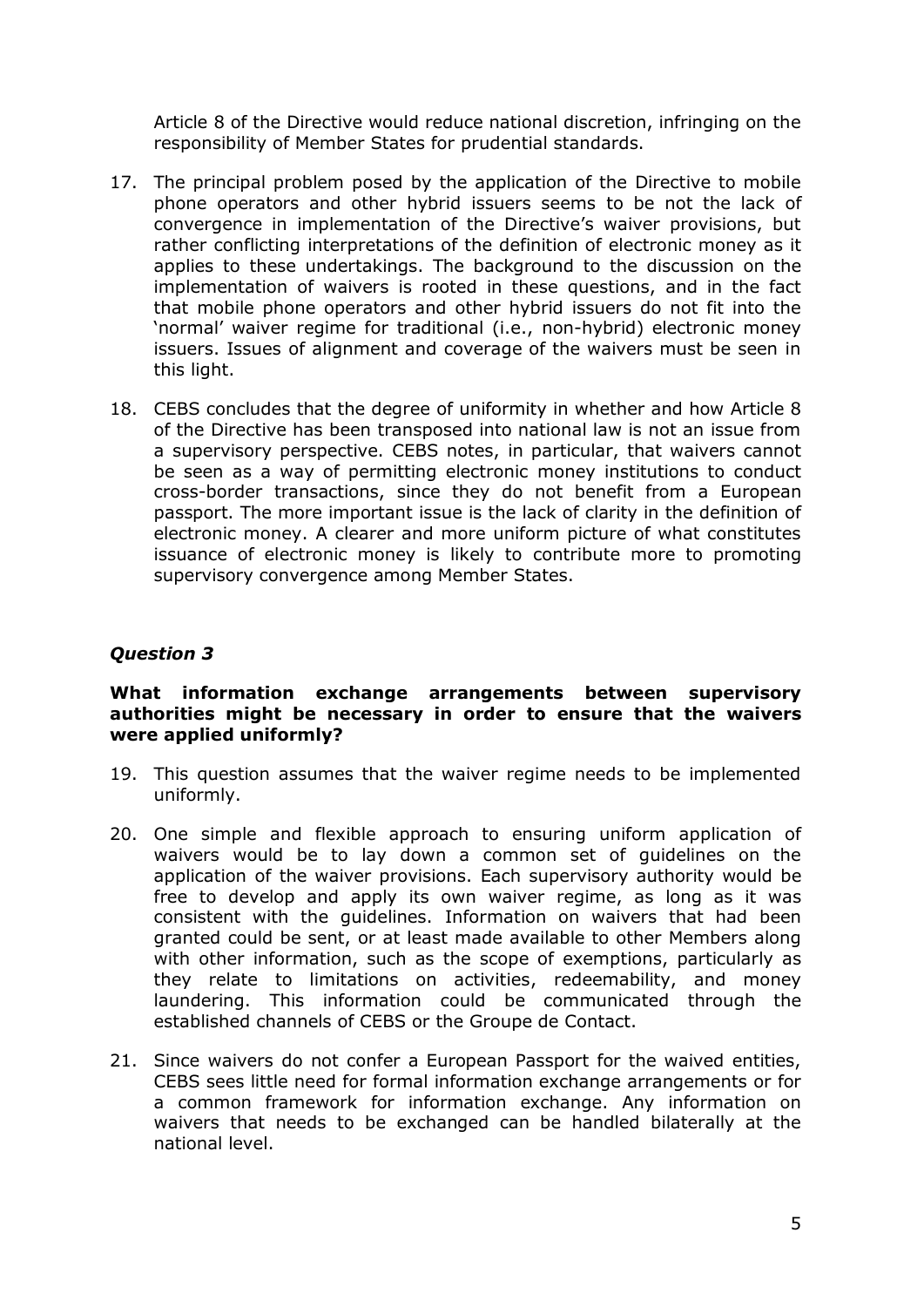# *Question 4*

#### **Are the thresholds in Article 8 set at an appropriate level for 'hybrid' issuers of electronic money, or should they be reviewed?**

- 22. Five Members considered the level of the thresholds to be appropriate. One Member considered the EUR 6 million limit on total electronic money liabilities to be too low. Two Members thought it should be lower.
- 23. One Member also described the way in which they calculate thresholds. This Member does not include liabilities that the issuer itself receives as payment when calculating whether "the amount of financial liabilities related to outstanding electronic money" exceeds the thresholds of EUR 5 and EUR 6 million. The term 'normally' in Article 8(1)(a) of the Directive is defined as a six-month average. Specifically, the issuer calculates a weighted average of the amounts of outstanding electronic money in each of the previous six months. The weight that is applied to each month is the previous month's total payments of electronic money to undertakings other than the issuer, divided by the previous month's total spending from prepayments. When determining whether total liabilities exceed the EUR 6 million ceiling, the issuer calculates the amount of outstanding electronic money, multiplied by the sum of the latest month's electronic payments to undertakings other than the issuer, and then divided by the latest month's total spending from the prepayments. These calculations are used only to assess whether an issuer of electronic money needs to obtain a licence, or can benefit from a waiver.
- 24. Two Members considered the EUR 150 limit on maximum stored value to be high for hybrid issues. Seven Members did not raise any problems with the EUR 150 limit, or did not consider it too large.
- 25. Two Members stated that the EUR 150 limit is too low for mobile phone customers, especially if this amount includes charges for airtime. It should be noted that charges to prepaid mobile phone cards do not necessarily constitute electronic money if they do not represent payment for goods or services purchased from third parties. There is clearly a need for clear guidelines on what prudential requirements should be adopted for hybrid issues and how they should be applied. Indeed, nine Members called for a review of the thresholds with a view to establishing a level playing field.
- 26. In interpreting these responses, it should be kept in mind that many Members do not have any practical experience with which to judge the appropriateness of the thresholds – among other reasons because they do not allow waivers.
- 27. Similarly, Members have little basis on which to judge the degree to which the EUR 150 or EUR 6 million thresholds are limiting factors for businesses contemplating applying for a waiver. Four Members reported that they do not consider the thresholds to be limiting factors. One Member remarked that, in its experience, undertakings were either within these limits or well outside them, and that it was not aware of any borderline cases. Some Members did, however, report that the thresholds were limiting factors.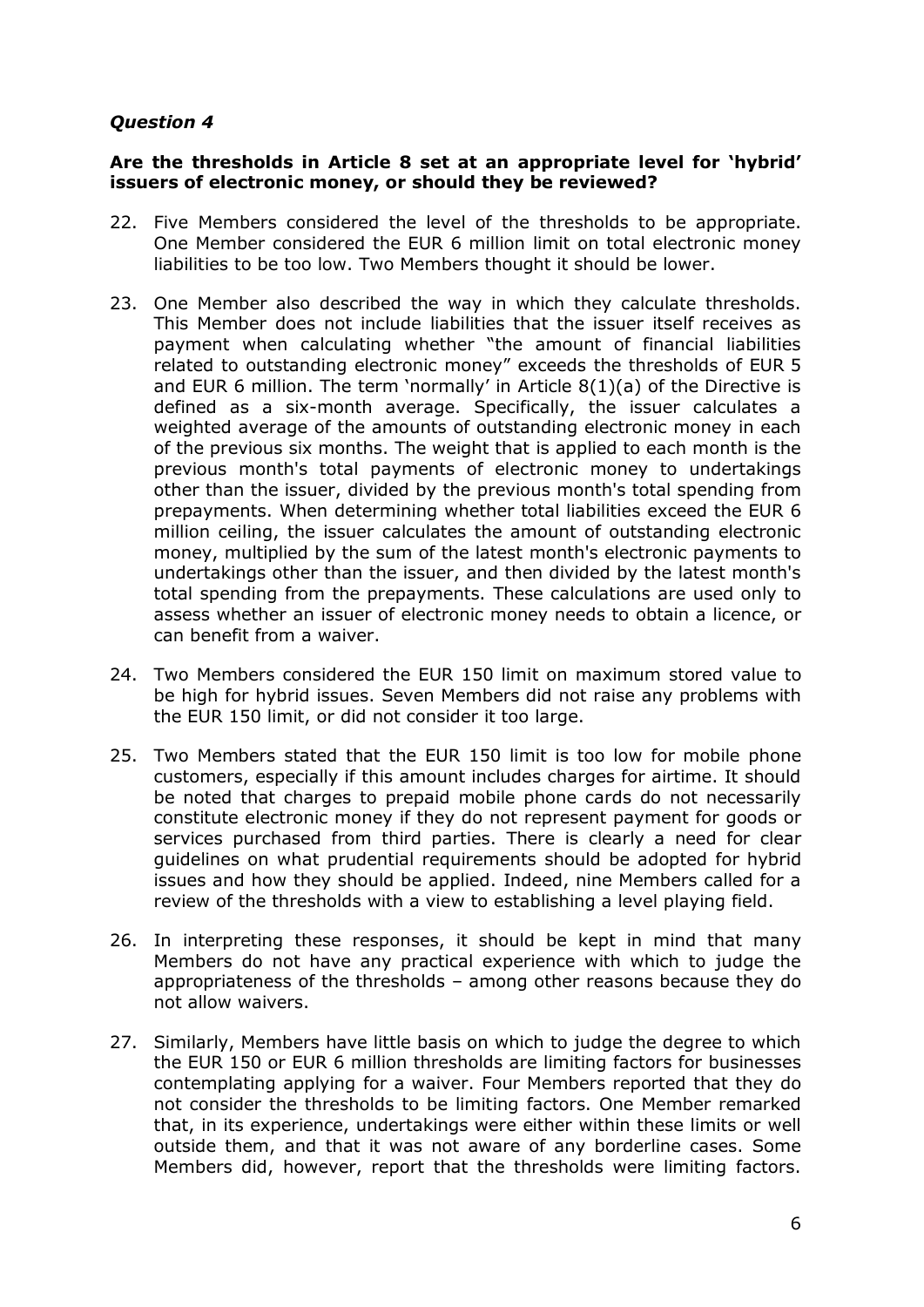Their responses suggest that the EUR 6 million threshold on total electronic money liabilities may pose a greater problem than the EUR 150 threshold on stored value, and one member expressed that view explicitly.

28. One Member reported that businesses had applied for licences as electronic money institutions because they had been denied waivers.

### *Conclusion*

29. Based on the responses to its questionnaire, CEBS concludes that there may be no need to adjust the legal framework governing the application of Article 8 of the Directive. This conclusion refers explicitly to a banking supervisory perspective. A review of the thresholds may be appropriate from a different perspective.

#### **The application of the E-Money Directive to mobile phone operators and other hybrid issuers**

- 30. In response to the Commission's invitation to raise additional issues, CEBS would like to offer some general remarks on the application of the Directive to mobile phone operators and other hybrid issuers of electronic money such as public transportation operators and retail outlets. Many of the reactions that CEBS received in the process of preparing this advice indicated a strong interest in developing a common European position on whether such undertakings should fall within the scope of European electronic money legislation, and common guidelines or a common prudential regime that would apply to them.
- 31. The overall objective for harmonisation in this area is to promote a level playing field between electronic money institutions that are regulated under the Directive and other service providers that may issue electronic money as a non-core part of their business.
- 32. The Commission services have suggested that authorities should consider the form of direct payment relationship between mobile customers and third-party vendors in evaluating whether a mobile operator or other hybrid issuer is engaged in the issuance of electronic money. A direct payment relationship may be established when there is a direct transfer of e-value between the customer and the merchant, or when the mobile operator acts as a facilitator (or intermediary) in the payment mechanism in such a way that the customer and the merchant have a direct debtor creditor relationship.<sup>7</sup>
- 33. Some Members consider this interpretation to be too narrow. In their view, the 'direct transfer' condition is too restrictive and does not

<sup>&</sup>lt;sup>7</sup> European Commission, Application of the E-Money Directive to Mobile Operators, MARKT/1075/04.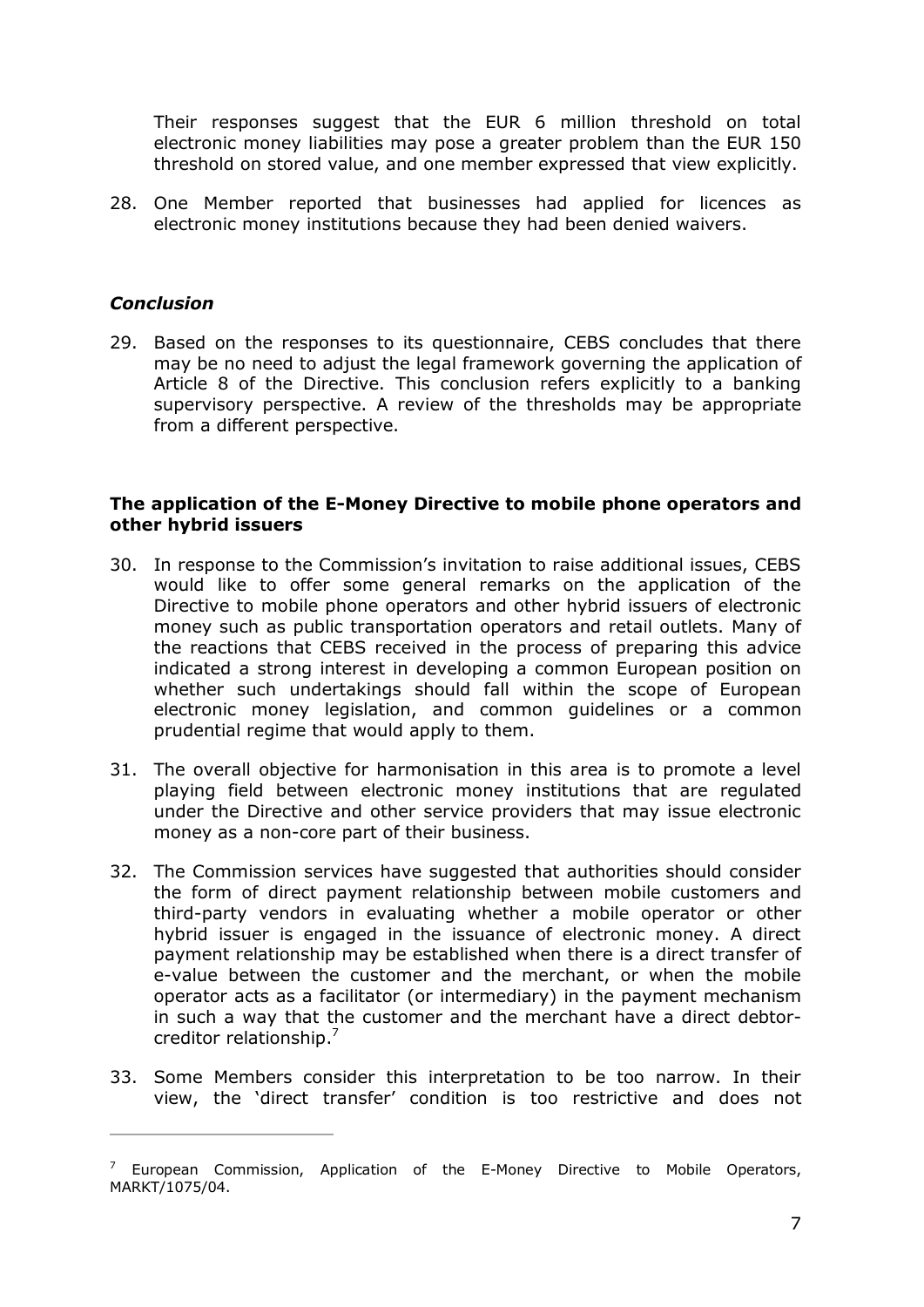correspond to the business models developed by mobile phone operators and other hybrid issuers (e.g. affiliated transport companies). These Members feel that when prepaid payment devices are used to purchase goods or services from third parties, this activity should fall within the scope of the Directive.

- 34. However, contrary to the stated views of the Commission, the view that mobile phone operators are electronic money institutions and therefore fall within the scope of the Directive is not held unanimously by CEBS Members. A distinction needs to be made between the use of prepaid phone cards to pay the mobile phone operator for airtime and other mobile phone services, and their use to purchase products or services from third-party merchants.
- 35. This distinction is critical to determining whether mobile phone operators and other hybrid issuers of electronic money are electronic money institutions meeting the criteria listed in Article 1(3) of the Directive. This is a key point in reviewing the implementation of Article 8 of the Directive, since the waivers authorized by Article 8 apply only to electronic money institutions.
- 36. The Directive does not provide any legal basis for recognising undertakings that satisfy only some of the Article 1(3) of the Directive criteria as electronic money institutions. In particular, the means of payment must be accepted by undertakings other than the issuer in order for the issuer to be considered an electronic money institution.
- 37. If the supervisory authority determines that this is not the case, then the operator cannot be recognised as an electronic money institution and there is neither the occasion nor the legal authority for applying a waiver. Such operators could, however, be regulated under Community and national legislation relating to consumer protection, e.g. in the telecommunications sector.
- 38. If, on the other hand, prepaid payment devices issued by mobile phone operators or other hybrid issuers can be used to purchase goods or services from third parties, then in most cases the criteria for electronic money will be fulfilled. This issue may be discussed in the course of a possible review of the Directive. Such a review, if conducted, should take prudential considerations into account, since electronic money creates prudential risks.
- 39. Applying all of the requirements of the Directive on the basis of the global amount of liabilities the prepaid cards could be considered too onerous relative to the actual risk posed by such hybrid means of payments, since only a very small part of the value stored on prepaid cards is ultimately used to purchase goods or services from third-party merchants and could therefore be qualified as electronic money. However, since there is no way to know in advance how much of the stored value will be used to purchase third-party content, there is no simple formula for determining how much of the stored value should be redeemable.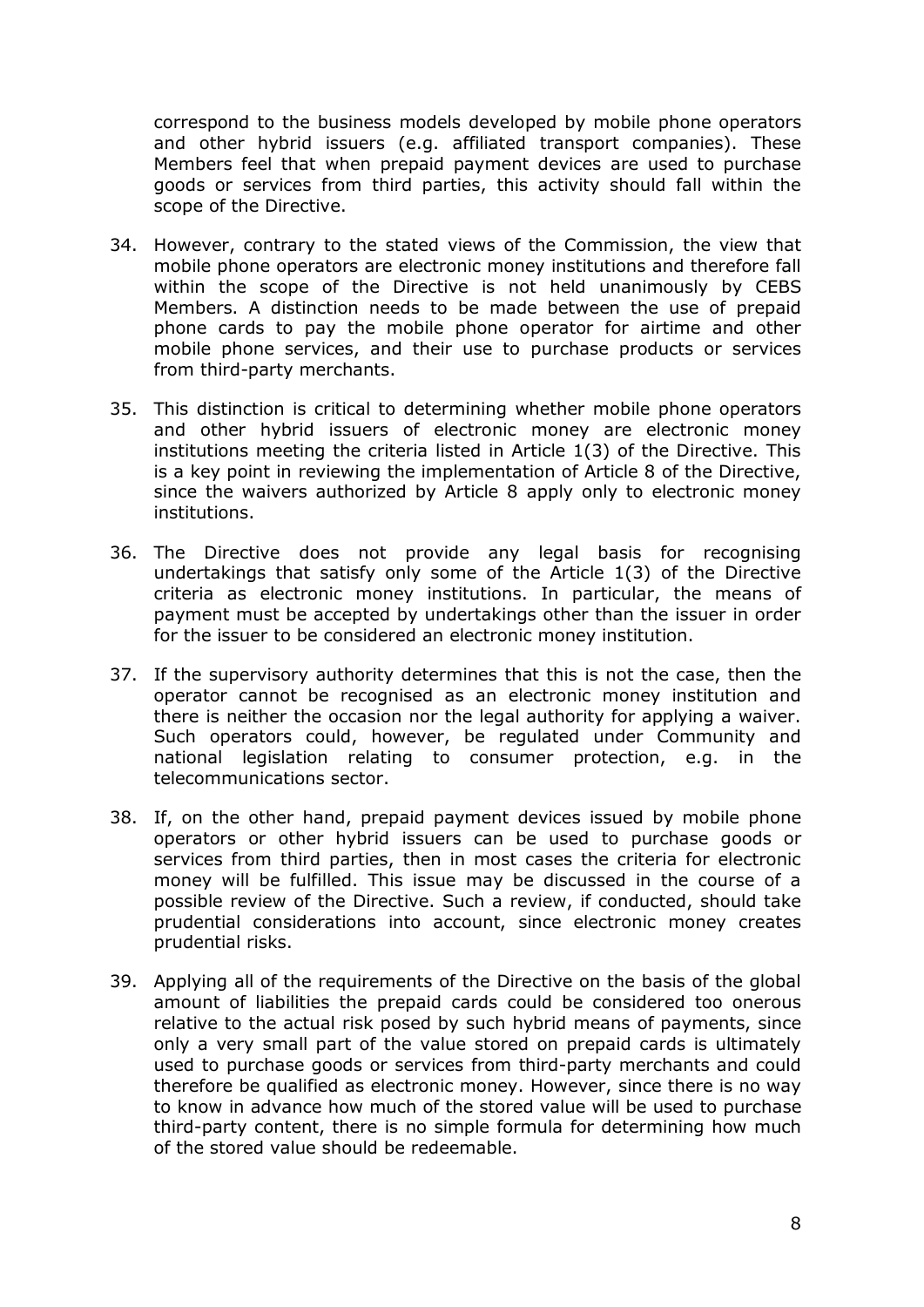- 40. One possible solution would be for mobile phone operators and other hybrid issuers of prepaid cards that are used as a means of payment to set up subsidiaries whose exclusive activity would be to manage the financial liabilities of electronic money issuance. Prudential requirements could be adapted to this structure. In particular, the subsidiary would apply for a license as an electronic money institution and would be fully subject to the provisions of the Directive, but only for the amounts of electronic money issued by the subsidiary.
- 41. This proposal, which has attracted considerable support, would ensure effective supervision of electronic money activities without the need to amend the current Directive. However, this approach would not solve the problem that the amount of the 'float' cannot be determined in advance. It could impose excessive administrative burdens on hybrid issuers.
- 42. Another solution proposed by some Members, which at the same time would meet industry interests, would be to apply the thresholds of Article 8 of the Directive on an ex post basis. Mobile phone operators and other hybrid issuers would be required to report the amount of their 'float' to supervisors on a regular basis. They would qualify for waivers if the amount of the 'float' in some preceding period (such as the previous six months) did not exceed the thresholds set in Article 8 of the Directive. If the amount of the 'float' exceeded the thresholds, the entire 'float' would be treated as electronic money.
- 43. This approach needs careful consideration in order to avoid conferring an unfair advantage on mobile phone operators and other hybrid issuers. If such undertakings were deemed not to be electronic money institutions, they could benefit from the free use of their float for investment during the interval since the most recent ex-post calculation.
- 44. This problem could be avoided by using data from the detailed business plans and budgets of the undertakings to calculate, after the fact, the limits and thresholds that determine if they require a licence or if a waiver may apply. Entities of the size and complexity of mobile phone operators are required to prepare such data on a regular basis and in a prudent manner, including precise predictions for the growth of each business line which could be used to estimate the portion of their liabilities that represent electronic money issuance. The calculations could be along the lines of those described by one Member in its response to question 4 (paragraph 23) above.

## *Summary*

45. CEBS members are of the opinion that the approach outlined above could provide a temporary solution that is appropriate for the activities of hybrid issuers (including mobile phone operators), while awaiting a broader review of the Directive that specifies the prudential treatment of such hybrid issuers explicitly. This review should amongst other achieve a workable solution to the problem of defining electronic money issued by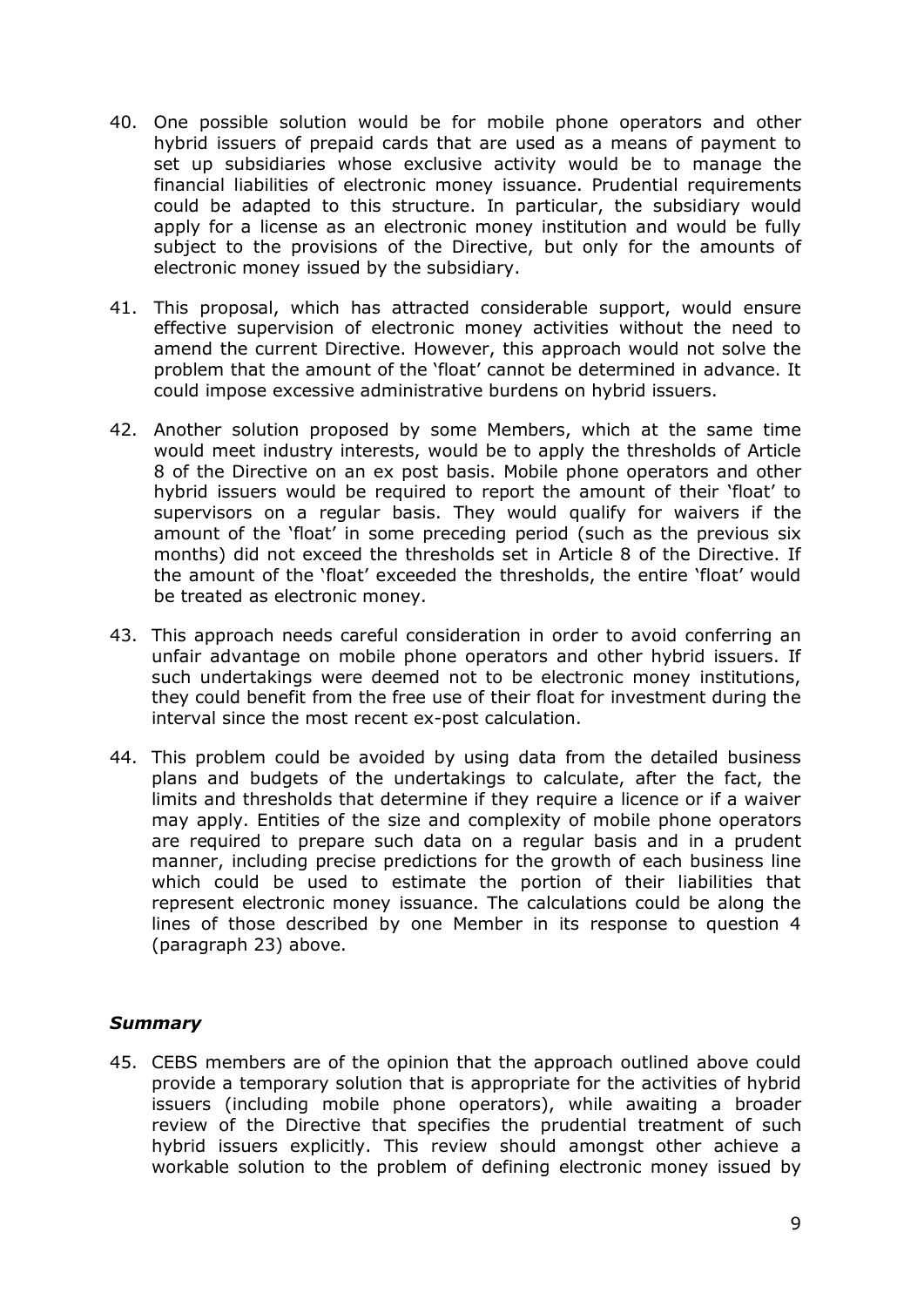hybrid issuers, as discussed in the preceding section and under question 2.2 (paragraph 18).

46. This temporary solution would enable supervisors to deal with mobile phone operators and other hybrid issuers while remaining faithful to the provisions of the Directive. The New Legal Framework for Payments in the Internal Market could serve as a possible vehicle for applying prudential requirements to payment institutions, provided that it is complemented by prudential requirements that are not overly burdensome for the industry.